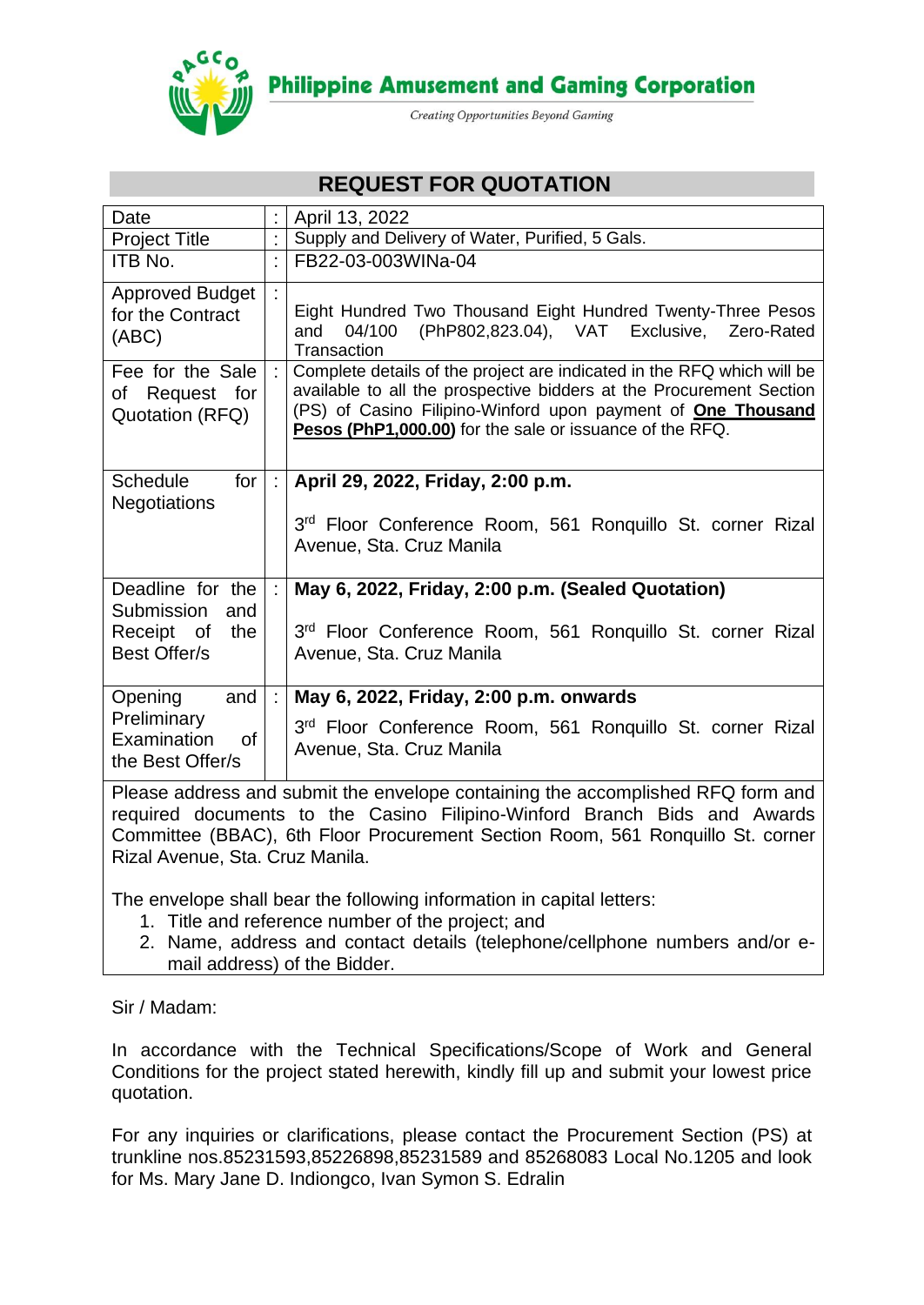Thank you.

### **(SGD) JOCELYN G. SORIANO Chairperson** BRANCH BIDS AND AWARDS COMMITTEE (BBAC)

CASINO FILIPINO-WINFORD

Dear Ms. Soriano:

In accordance with your request, following is our quotation for your requirement:

### **I. TECHNICAL SPECIFICATIONS AND OTHER REQUIREMENTS OF THE PROJECT:**

|                                                                                     |                                                                                  | <b>TECHNICAL SPECIFICATIONS</b>                                                                                                                                                                                                                                                                                                                                                                      | <b>Offered</b><br><b>Technical</b><br>Quotation<br>Please fill<br><b>up</b><br>each row with<br>either:<br>"Comply"<br>or<br>"Not Comply" |
|-------------------------------------------------------------------------------------|----------------------------------------------------------------------------------|------------------------------------------------------------------------------------------------------------------------------------------------------------------------------------------------------------------------------------------------------------------------------------------------------------------------------------------------------------------------------------------------------|-------------------------------------------------------------------------------------------------------------------------------------------|
| <b>PROJECT:</b>                                                                     | Supply and Delivery of Water, Purified, 5 Gals.                                  |                                                                                                                                                                                                                                                                                                                                                                                                      |                                                                                                                                           |
| <b>QTY</b>                                                                          |                                                                                  | <b>DESCRIPTION</b>                                                                                                                                                                                                                                                                                                                                                                                   | Please fill up<br>each row with<br>either:<br>"Comply" or<br>"Not Comply                                                                  |
|                                                                                     | drinking water, 5GaL capacity with cap and sealed.                               | Twenty-One Thousand Three Hundred Twelve (21,312) bottles of Purified                                                                                                                                                                                                                                                                                                                                |                                                                                                                                           |
| Twenty-<br><b>One</b><br>Thousand<br><b>Three</b><br>Hundred<br>Twelve<br>(21, 312) | migratory/leachable substances prescribed by the FDA-DOH.                        | Containers should be capable of handling five (5) gallons of water.<br>Plastic container and shall conform to the test for heavy metals and<br>Containers and caps should be manufactured from virgin materials (materials<br>which have not been recycled) of food grade quality with plastic label (seal); and<br>free of adhesives or other substances that may interact physically or chemically |                                                                                                                                           |
| bottles                                                                             | with the product.<br><b>Physical - Chemical Properties</b><br><b>Description</b> | <b>Guide Level</b>                                                                                                                                                                                                                                                                                                                                                                                   |                                                                                                                                           |
|                                                                                     |                                                                                  |                                                                                                                                                                                                                                                                                                                                                                                                      |                                                                                                                                           |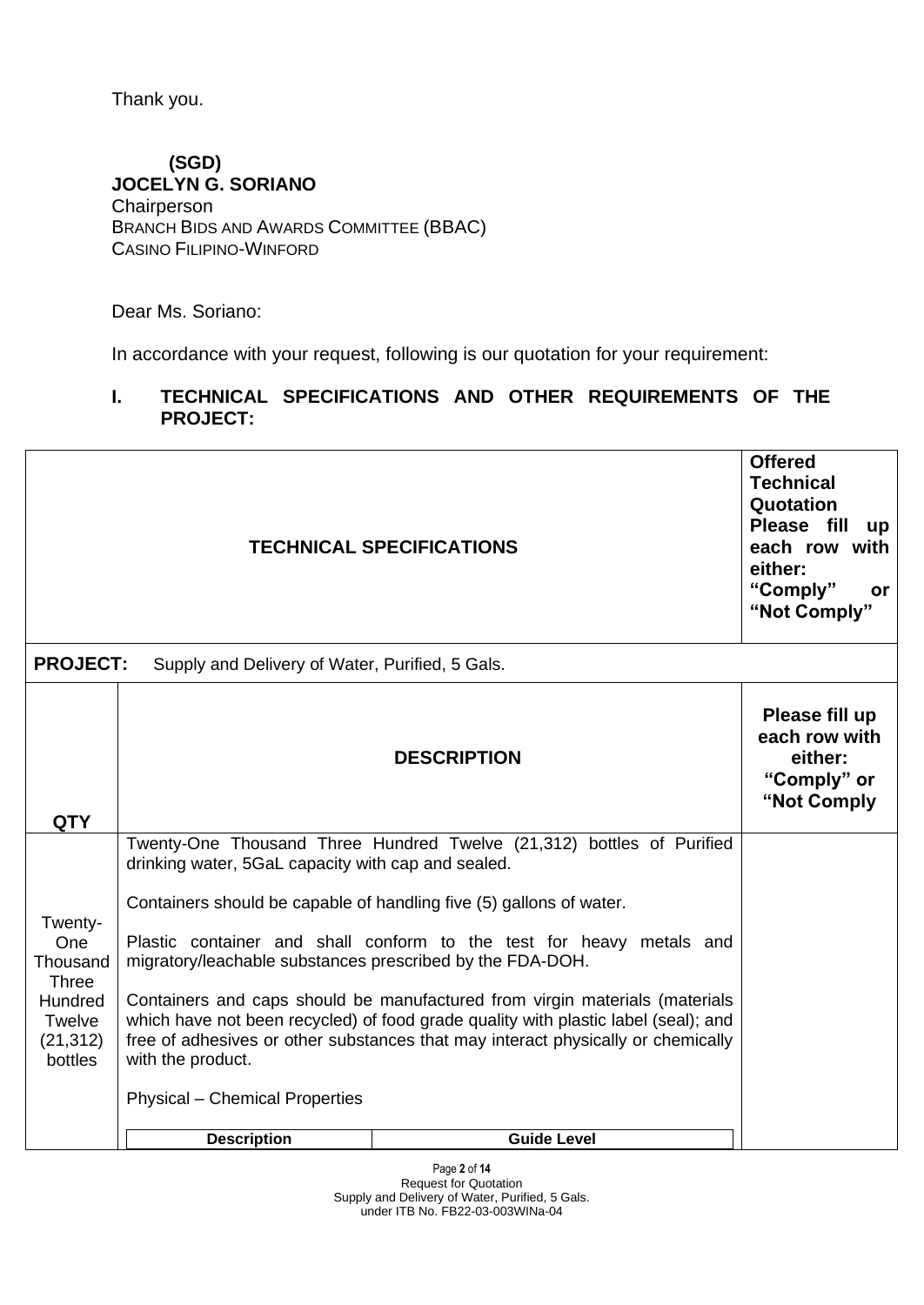| pH                       |                                                                    |                                       | $5 - 7$                                               |  |
|--------------------------|--------------------------------------------------------------------|---------------------------------------|-------------------------------------------------------|--|
| TDS                      |                                                                    | <10ppm (Total dissolved Solids-TDS)   |                                                       |  |
| Taste                    |                                                                    | No Objectionable Taste                |                                                       |  |
| Odor                     |                                                                    |                                       |                                                       |  |
|                          |                                                                    | No Objectionable Odor                 |                                                       |  |
| Color                    |                                                                    | 5 TCU (True color units)              |                                                       |  |
| Turbidity                |                                                                    | 5 NTU (Nephelometric Turbidity units) |                                                       |  |
|                          |                                                                    |                                       |                                                       |  |
| <b>Technical Working</b> |                                                                    | FMO1 Roberto Holgado                  |                                                       |  |
| Group/End-user           | Contact Number: Office (02) 85226898 Loc 1224<br>CP# 0975 116 7960 |                                       |                                                       |  |
|                          |                                                                    |                                       |                                                       |  |
| Schedule of              | For the year 2022                                                  |                                       |                                                       |  |
| requirement              |                                                                    |                                       |                                                       |  |
| <b>Delivery Details</b>  | Delivery details with the supplier in staggered basis and          |                                       |                                                       |  |
|                          |                                                                    |                                       | the delivery schedule shall be based upon the advice  |  |
|                          |                                                                    |                                       | from CF-Winford until such time the whole contract is |  |
|                          | consummated                                                        |                                       |                                                       |  |
|                          |                                                                    |                                       |                                                       |  |
|                          | Item No                                                            | Quantity                              | Delivered, Weeks/Months                               |  |
|                          | 1 <sup>st</sup>                                                    | 1,776                                 | Within Seven (7) calendar                             |  |
|                          | delivery                                                           | containers/btls                       | days from the effectivity date                        |  |
|                          |                                                                    |                                       | specified in the NTP or upon                          |  |
|                          |                                                                    |                                       | advise of the end-user                                |  |
|                          | 2 <sub>nd</sub>                                                    | 1,776                                 | Within thirty (30) calendar                           |  |
|                          | delivery                                                           | containers/btls                       | days after the 1 <sup>st</sup> delivery or            |  |
|                          |                                                                    |                                       | upon advise of the end-user                           |  |
|                          | 3 <sub>ld</sub>                                                    | 1,776                                 | Within thirty (30) calendar                           |  |
|                          | delivery                                                           | containers/btls                       | days after the 2 <sup>nd</sup> delivery or            |  |
|                          |                                                                    |                                       | upon advise of the end-user                           |  |
|                          | 4 <sup>th</sup>                                                    | 1,776                                 | Within thirty (30) calendar                           |  |
|                          | delivery                                                           | containers/btls                       | days after the 3rd delivery or                        |  |
|                          |                                                                    |                                       | upon advise of the end-user                           |  |
|                          | 5 <sup>th</sup>                                                    | 1,776                                 | Within thirty (30) calendar                           |  |
|                          | delivery                                                           | containers/btls                       | days after the 4 <sup>th</sup> delivery or            |  |
|                          |                                                                    |                                       | upon advise of the end-user                           |  |
|                          | 6 <sup>th</sup>                                                    | 1.776                                 | Within thirty (30) calendar                           |  |
|                          | delivery                                                           | containers/btls                       | days after the 5 <sup>th</sup> delivery or            |  |
|                          |                                                                    |                                       | upon advise of the end-user                           |  |
|                          | 7 <sup>th</sup> delivery                                           | 1,776                                 | Within thirty (30) calendar                           |  |
|                          |                                                                    | containers/btls                       | days after the 6 <sup>th</sup> delivery or            |  |
|                          |                                                                    |                                       | upon advise of the end-user                           |  |
|                          | 8 <sup>th</sup>                                                    | 1,776                                 | Within thirty (30) calendar                           |  |
|                          | delivery                                                           | containers/btls                       | days after the 7 <sup>th</sup> delivery or            |  |
|                          |                                                                    |                                       | upon advise of the end-user                           |  |
|                          | gth                                                                | 1,776                                 | Within thirty (30) calendar                           |  |
|                          | delivery                                                           | containers/btls                       | days after the 8 <sup>th</sup> delivery or            |  |
|                          |                                                                    |                                       | upon advise of the end-user                           |  |
|                          | 10 <sup>th</sup>                                                   | 1,776                                 | Within thirty (30) calendar                           |  |
|                          | delivery                                                           | containers/btls                       | days after the 9 <sup>th</sup> delivery or            |  |
|                          |                                                                    |                                       | upon advise of the end-user                           |  |
|                          | 11 <sup>th</sup>                                                   | 1,776                                 | Within thirty (30) calendar                           |  |
|                          | delivery                                                           | containers/btls                       | days after the 10 <sup>th</sup> delivery or           |  |
|                          |                                                                    |                                       | upon advise of the end-user                           |  |
|                          | 12 <sup>th</sup>                                                   | 1,776                                 | Within thirty (30) calendar                           |  |
|                          | delivery                                                           | containers/btls                       | days after the 11 <sup>th</sup> delivery or           |  |
|                          |                                                                    |                                       | upon advise of the end-user                           |  |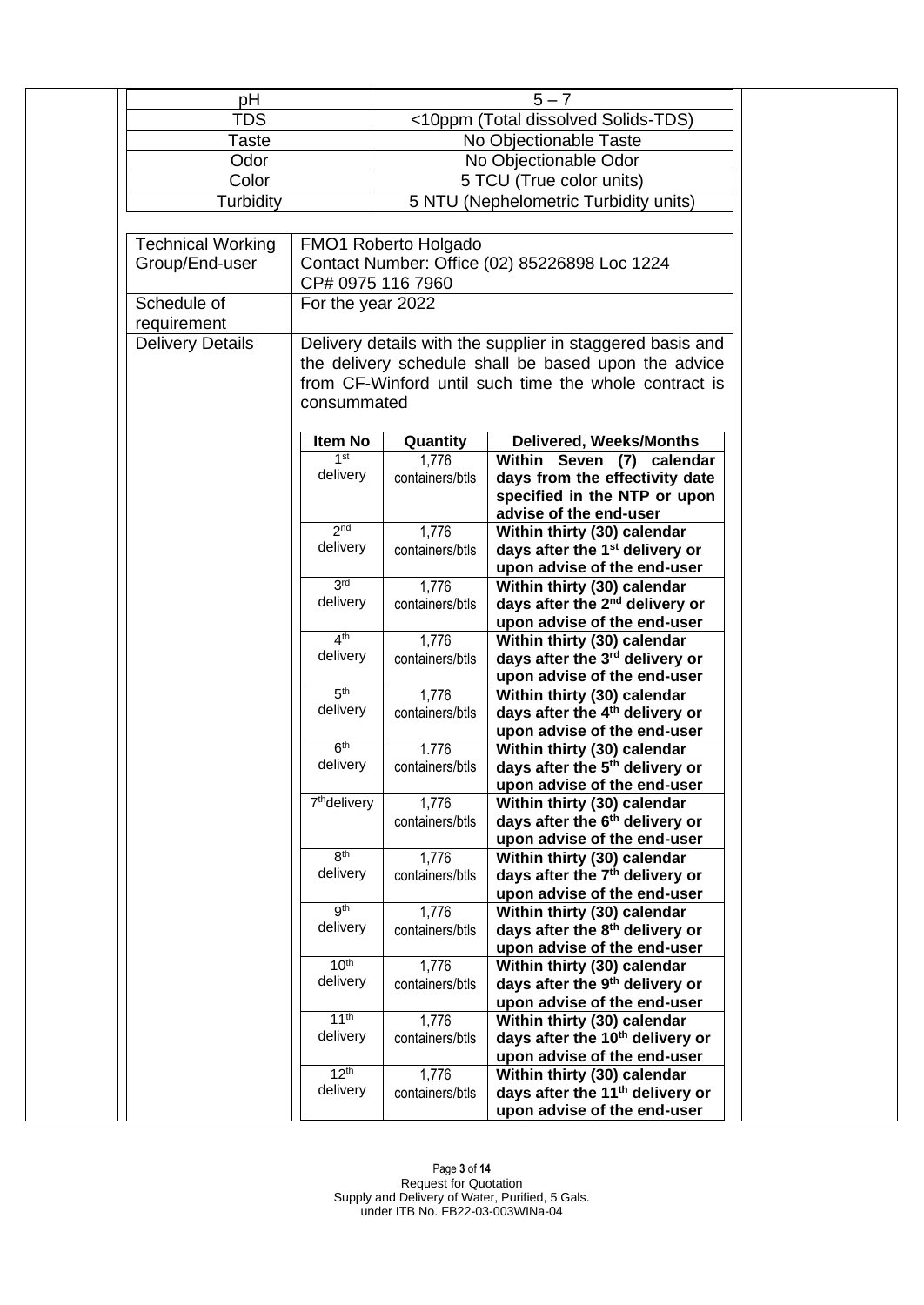| <b>Delivery Site</b>                                      | Casino Filipino - Ronquillo-600, Winford-400,<br>Malabon-400, MGO TG-250, GRANZ-70, MGO SM-56<br><b>Facilities Management Section</b>                                                                                                                                                                                                                                                                                                                                                                                                                                                                                                                                              |  |
|-----------------------------------------------------------|------------------------------------------------------------------------------------------------------------------------------------------------------------------------------------------------------------------------------------------------------------------------------------------------------------------------------------------------------------------------------------------------------------------------------------------------------------------------------------------------------------------------------------------------------------------------------------------------------------------------------------------------------------------------------------|--|
| Inspections and<br>acceptance of<br>delivered items       | Inspections and acceptance will be conducted during<br>or after delivery (whichever is applicable)                                                                                                                                                                                                                                                                                                                                                                                                                                                                                                                                                                                 |  |
| Period of correction<br>defects in the warranty<br>period | CF - Winford shall order the supplier (winning bidder)<br>to recall and withdraw the particular batch of 5gal<br>mineral water upon finding that same fails to comply<br>with the quality standards or when the products are<br>found adulterated or mislabeled.                                                                                                                                                                                                                                                                                                                                                                                                                   |  |
|                                                           | Defective items should be replaced / delivered within<br>two (2) calendar days upon receipt of notice.                                                                                                                                                                                                                                                                                                                                                                                                                                                                                                                                                                             |  |
| <b>Terms and Conditions</b>                               | Submission of a duly certified Microbial examination<br>(from a reputable DOH-accredited laboratory and from<br>the Health Department of the City or Municipality<br>Government covering the place of business and the<br>physical and chemical properties of purified water such<br>as TDS, pH, Color and Turbidity) of the previous<br>month during the opening of bids and on a monthly<br>basis for the duration of the contract. These<br>documents shall form part of the legal documents<br>evidencing the statements/declaration under oath of<br>the contents. PAGCOR reserves the right to demand<br>sufficient samples for random validation of laboratory<br>analysis. |  |
|                                                           | As part of the Post Qualification Process, the<br>TWG/End-user will conduct facility inspection of the<br>Lowest/Single Calculated Quotation to check on<br>their processing control and procedures, sanitary<br>facilities.                                                                                                                                                                                                                                                                                                                                                                                                                                                       |  |
|                                                           | Winning bidder to provide CF-Winford Thirty-Five (35)<br>hot and coldwater dispensers in good working<br>conditions for five (5) gallon drinking water, which will<br>be cleaned regularly every month, all free of charge<br>(on loan only). Supplier shall send a substitute or<br>replacement for each defective dispenser not later<br>than two (2) days from notice of request.                                                                                                                                                                                                                                                                                               |  |
|                                                           | Delivery fee and deposit for containers are waived and<br>payment shall be based on staggered delivery.                                                                                                                                                                                                                                                                                                                                                                                                                                                                                                                                                                            |  |
|                                                           | Bidder shall provide a valid and updated Certificate of<br>Health Regulatory Device Registration (CHRDR)<br>under its company or business name for water<br>purification devices that produce safe drinking water<br>conforming to the minimum quality standards set by<br>FDA-DOH upon the opening submission of bids.                                                                                                                                                                                                                                                                                                                                                            |  |
|                                                           | Bidder shall provide a certification of "Gross Alpha<br>Beta Activity Test" if the source of water is deep well<br>water.                                                                                                                                                                                                                                                                                                                                                                                                                                                                                                                                                          |  |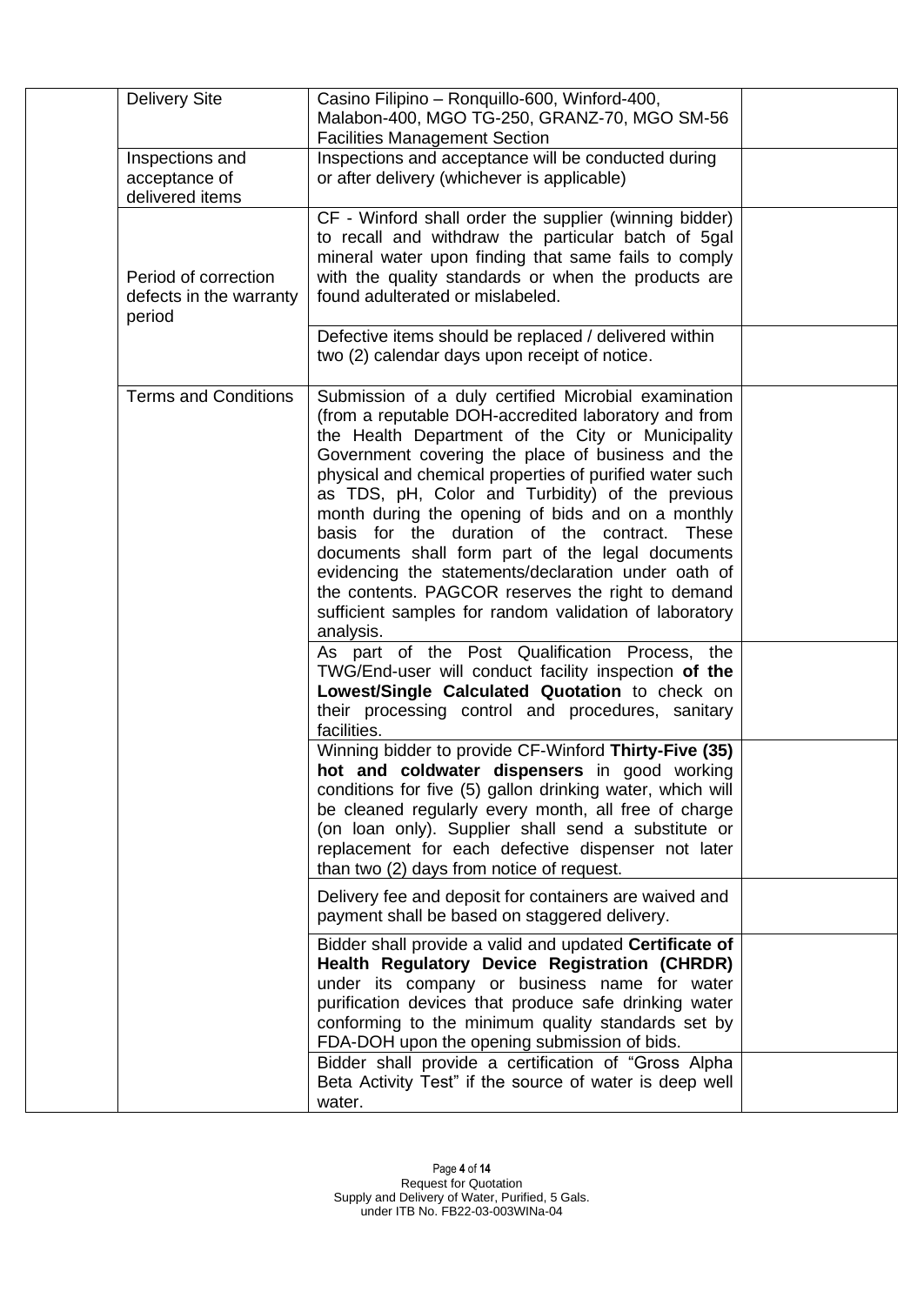## **II. FINANCIAL OFFER / QUOTATION:**

| <b>Technical Description</b>                       | Quantity | <b>UOM</b> | <b>Unit Cost</b> | <b>Total Cost</b><br>(VAT Exclusive, Zero-Rated<br><b>Transaction)</b> |
|----------------------------------------------------|----------|------------|------------------|------------------------------------------------------------------------|
| Supply and Delivery of<br>Water, Purified, 5 Gals. | 21,312   | bottle     | <b>PhP</b>       | <b>PhP</b><br>(Please state amount in words)<br>and in figures)        |

#### **NOTE: PRICE OFFER [Unit and Total Costs should be rounded off up to two (2) decimal places]**

### **III. ADDITIONAL REQUIREMENTS**:

Upon submission of your best offer/quotation, kindly also submit the following:

1. Valid and updated PhilGEPS Certificate of Platinum Registration and Membership with additional caveat in accordance with Section 8.5.2 of the 2016 Revised IRR of RA 9184 amended through GPPB Resolution No. 15-2021, provided that all of the following eligibility documents submitted to PhilGEPS are maintained and updated:

a. Securities and Exchange Commission (SEC) Registration Certificate for corporations, partnerships and/or joint ventures, Department of Trade and Industry (DTI) Registration Certificate for sole proprietorship, or Cooperative Development Authority (CDA) Registration Certificate for cooperatives;

b. Valid Mayor's Permit issued by the city or municipality where the principal place of business of the prospective bidder is located, or the equivalent document for Exclusive Economic Zones or Areas.

#### **OR** Service Service Service Service Service Service Service Service Service Service Service Service Service Service Service Service Service Service Service Service Service Service Service Service Service Service Service S

Recently expired Mayor's/Business Permits together with the official receipt as proof that the bidder has applied for the renewal within the period prescribed by the concerned local government unit, provided that the renewed permit shall be submitted as a post-qualification requirement in accordance with Section 34.2 of the 2016 Revised IRR of R.A. 9184;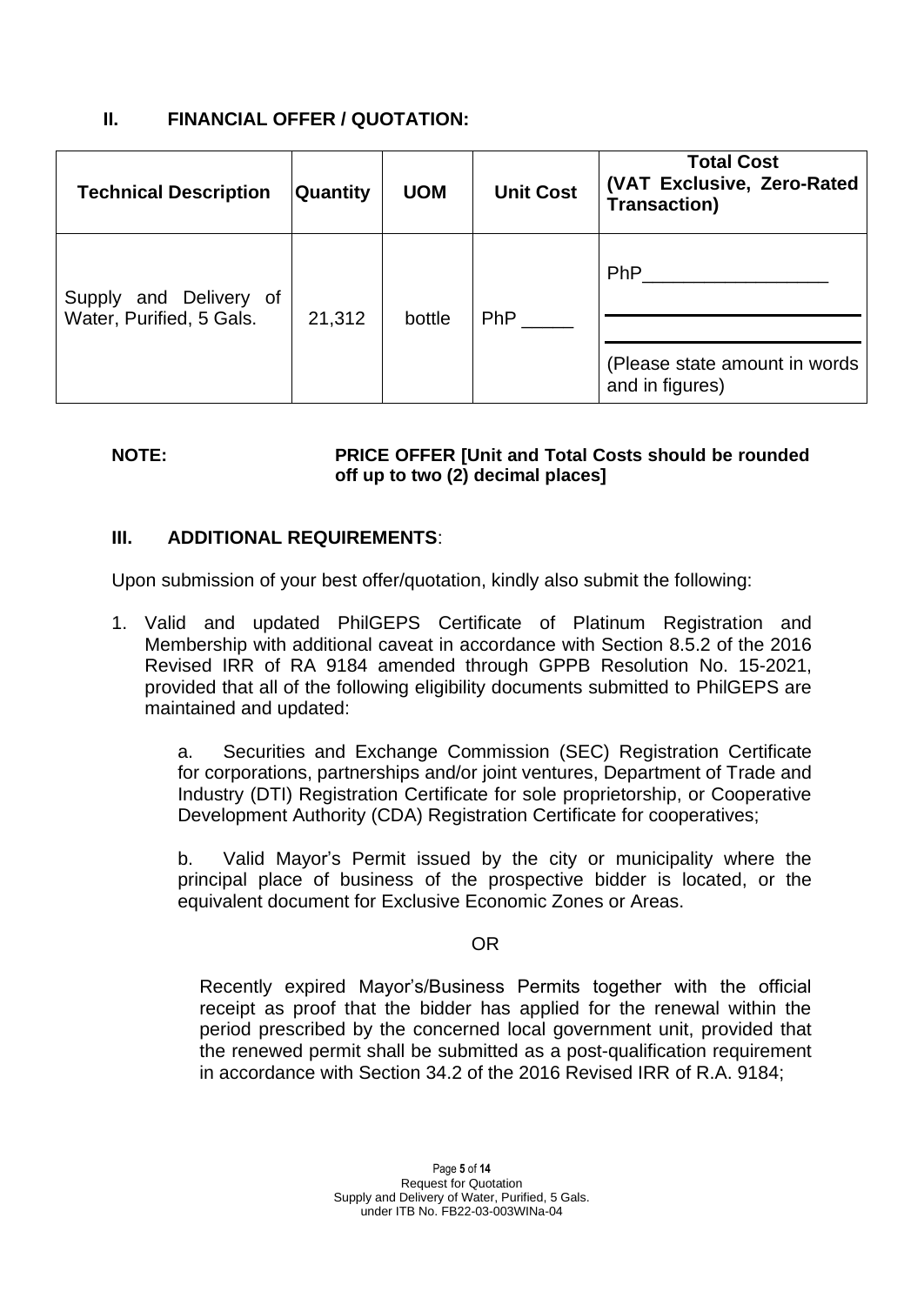c. Valid Tax Clearance Certificate per Executive Order (E.O.) No. 398, series of 2005, as finally reviewed and approved by the Bureau of Internal Revenue (BIR); and

d. Audited Financial Statements (AFS), stamped "received" by the BIR or its duly accredited and authorized institutions, for the preceding calendar year. In case the AFS for the preceding calendar year is not yet available, said AFS should not be earlier than two (2) years from the deadline for the Submission and Receipt of Bids.

2. Omnibus Sworn Statement in accordance with the attached prescribed form.

The Omnibus Sworn Statement shall be supported by an attached original document showing proof of authorization, e.g., original duly notarized Secretary's Certificate issued by the corporation or the members of the joint venture or an original Special Power of Attorney (SPA) in case of sole proprietorships for situations where the signatory is not the sole proprietor/owner; and

- 3. Duly certified Microbial examination (from a reputable DOH-accredited laboratory and from the Health Department of the City or Municipality Government covering the place of business and the physical and chemical properties of purified water such as TDS, pH, Color and Turbidity) of the previous month.
- 4. Bidder shall provide a valid and updated **Certificate of Health Regulatory Device Registration (CHRDR)** under its company or business name for water purification devices that produce safe drinking water conforming to the minimum quality standards set by FDA-DOH upon the opening submission of bids.

## **IV. ADDITIONAL NOTES:**

- 1. Bidders shall provide correct and accurate information required in this form.
- 2. Offers/quotations submitted exceeding the Approved Budget for the Contract shall be rejected.
- 3. The prices quoted are to be paid in Philippine Currency.
- 4. All prices quoted are INCLUSIVE of all applicable duties, government permits, fees, and other charges relative to the acquisition and delivery of items to PAGCOR, but should be VAT-Exclusive, Zero-Rated.
- 5. For the purpose of standardization of offer/quotations, this RFQ Form will prevail over all kinds and forms of offer/quotation. In case of price discrepancy over the amounts in words and in figures, the amount in words will prevail.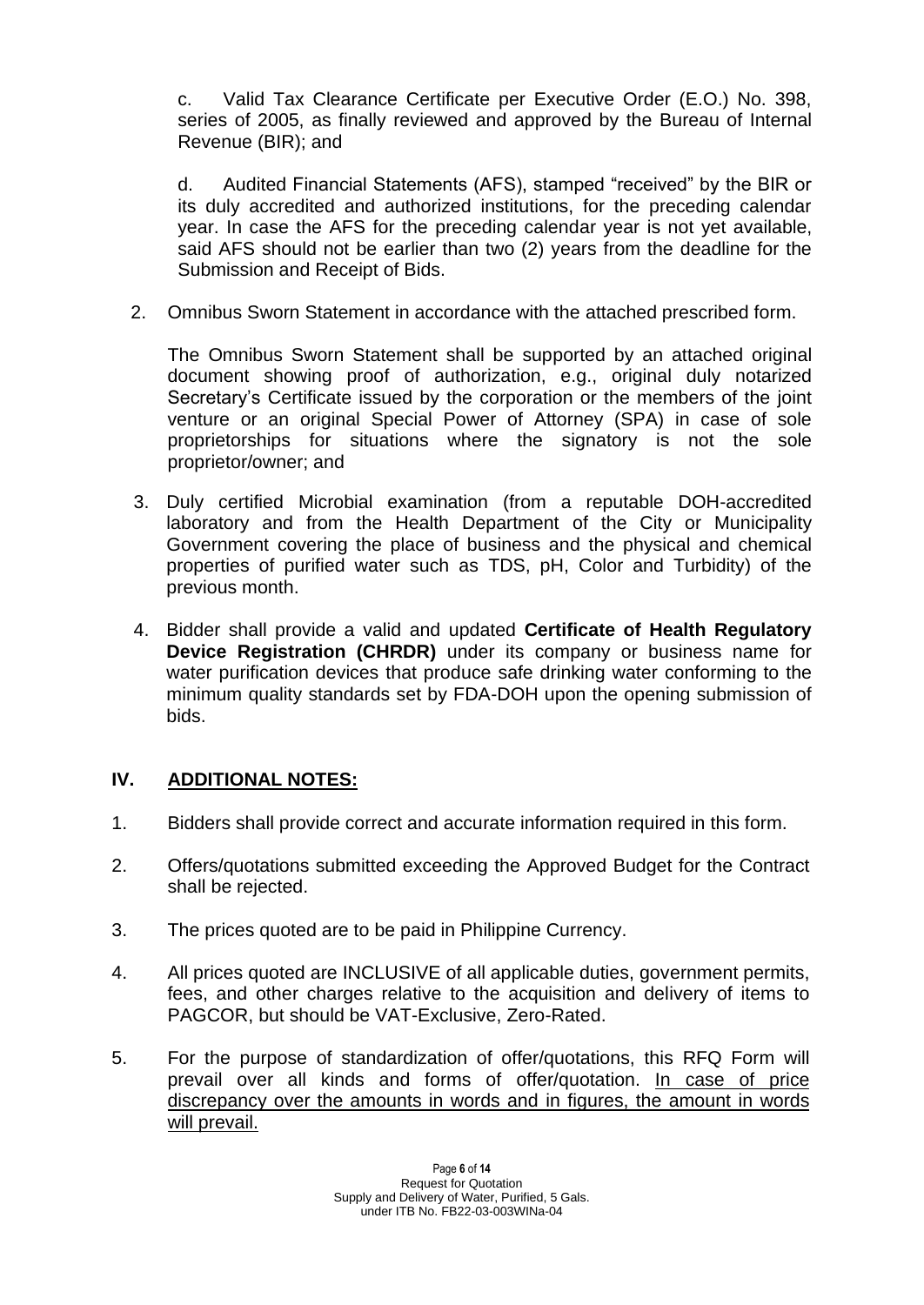- 6. Award of contract shall be made to the supplier, contractor or consultant determined to have the Single or Lowest Calculated and Responsive Offer/Quotation (for goods and infrastructure projects) or Single or Highest Rated and Responsive Offer/Proposal (for consulting services).
- 7. Any interlineations, erasures or overwriting shall be valid only if they are signed or initiated by you or any of your duly authorized representative/s.
- 8. PAGCOR shall have the right to inspect and/or to test the goods to confirm their conformity to the technical specifications.
- 9. To guarantee the faithful performance of the winning bidder's obligations, it shall post a Performance Security prior to the signing of the contract, in accordance with any of the following schedule:

| <b>Form of Security</b>                                                                                                                                                                                                                      | <b>Amount in Percentage</b><br>of Total Contract<br><b>Price</b> |
|----------------------------------------------------------------------------------------------------------------------------------------------------------------------------------------------------------------------------------------------|------------------------------------------------------------------|
| Cash or cashier's/manager's check issued by a<br><b>Universal or Commercial Bank;</b>                                                                                                                                                        |                                                                  |
| Bank draft/guarantee or irrevocable letter of credit<br>issued by a Universal or Commercial Bank:<br>Provided, however, that it shall be confirmed or<br>authenticated by a Universal or Commercial Bank,<br>if issued by a foreign bank; or | Five Percent (5%)                                                |
| Surety Bond callable upon demand issued by a<br>surety or insurance company duly certified by the<br>Insurance Commission as authorize to issue such<br>security specific for the contract awarded.                                          | Thirty Percent (30%)                                             |

The Performance Security shall remain valid for the entire contract duration and shall be release only after the issuance by the Philippine Amusement and Gaming Corporation (PAGCOR) of the final Certificate of Acceptance (issuance of the IAR); Provided that PAGCOR has no claims filed against the contract awardee or the surety or insurance company.

- 10. The winning supplier agrees to pay a penalty of at least equal to one-tenth of one percent (1/10 of 1%) of the cost of the unperformed portion for every day of delay, including non-working days (i.e. Saturday and Sunday), legal holidays or special non-working holidays. PAGCOR may rescind the contract once the cumulative amount of liquidated damages reaches ten percent (10%) of the amount of the contract, without prejudice to other courses of action and remedies open to it.
- 11. Other terms and conditions relative to the project are provided in the attached Purchase Contract.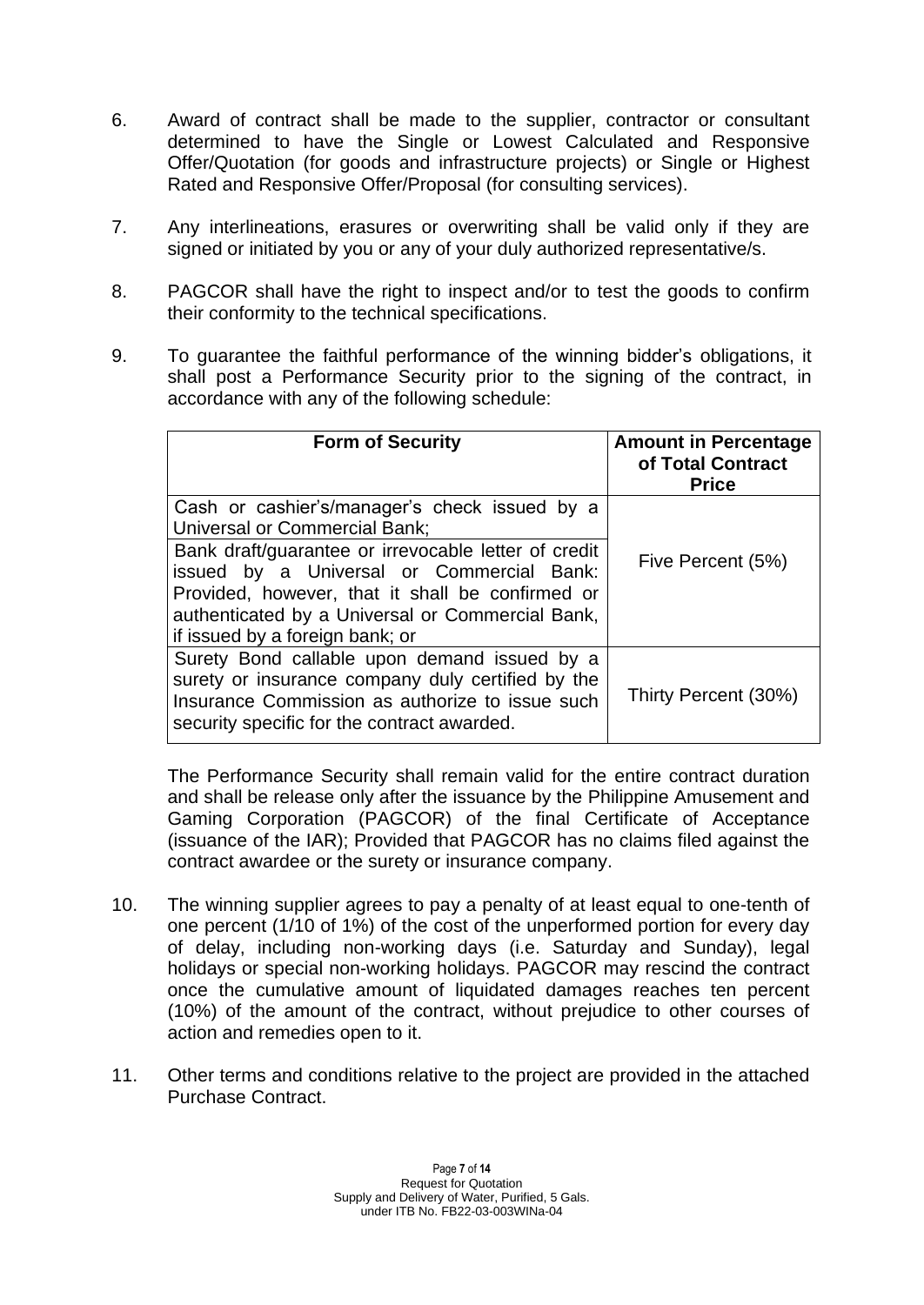### **V. PROCEDURES:**

- 1. Prospective bidders may download the Request for Quotations (RFQ) free of charge from the following websites: PAGCOR website (**[www.pagcor.ph\)](http://www.pagcor.ph/)** and PhilGEPS website (**www.philgeps.gov.ph)** and may be allowed to submit their offers provided that bidders shall pay the fee for the RFQ not later than the deadline for the Submission and Receipt of the Best Offers/Quotations.
- 2. Bidders, except those who have previously participated in any of the last two (2) failed biddings, are required to pay the applicable fee for the sale of RFQ not later than the deadline for the Submission and Receipt of the Best Offers/Quotations. A copy of the PAGCOR Official Receipt shall be presented as proof of payment.
- 3. The RFQ must be completed without any alterations to their format, and no substitute form shall be accepted. All blank spaces shall be filled in with the information requested.
- 4. Any requirements, guidelines, documents, clarifications, or other information relative to the negotiations that are communicated by the BBAC to a supplier, contractor, or consultant shall be communicated on an equal basis to all other suppliers, contractors, or consultants engaging in negotiations with the BAC relative to the procurement.
- 5. The prospective bidders shall be given equal time and opportunity to negotiate and discuss the technical and financial requirements of the project to be able to submit a responsive quotation or proposal.
- 6. Technical Specifications/Scope of Work and additional Terms and Conditions of the program/project/activity shall be fully discussed during Negotiations. In case there are changes in the requirements and/or technical specifications made after the consultations/negotiations, these shall be communicated on an equal basis.
- 7. Bidders should be responsible for securing copies of the Supplemental/Bid Bulletins at the websites of PAGCOR and the PhilGEPS.
- 8. Copies of the Supplemental Bid Bulletins are also sent either through fax or electronic mail to all prospective bidders who purchased the RFQ.
- 9. Following completion of the negotiations, the BBAC shall request all suppliers, contractors, or consultants in the proceedings to submit, on a specified date, time and venue, a best offer based on the final technical and financial requirements.
- 10. In all cases the best offer/quotations should be VAT Exclusive, Zero-Rated Transaction and not exceed the ABC.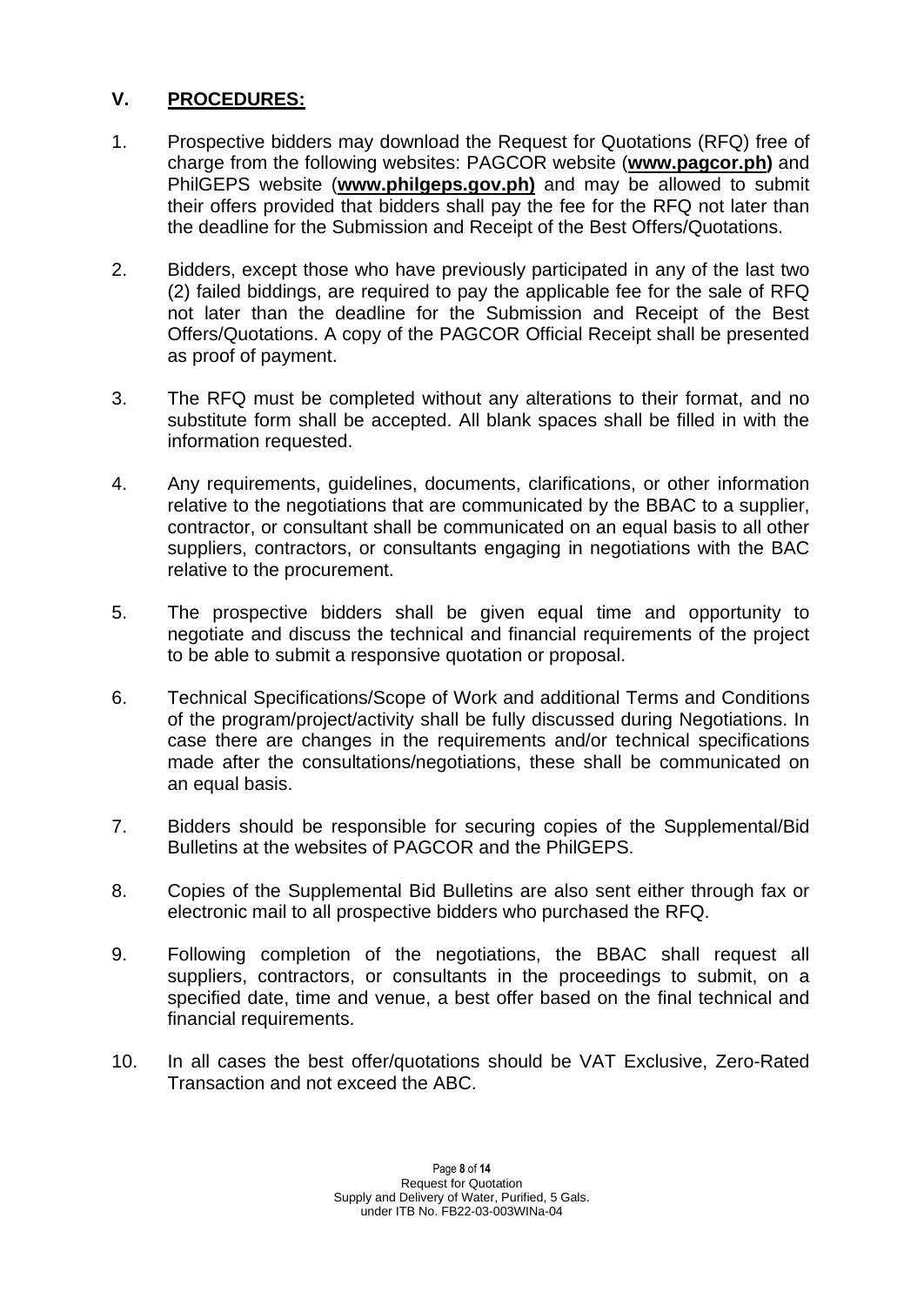- 11. During the Submission, Receipt, Opening and Preliminary Examination of the Best Offer/s or Quotation/s, the BBAC shall check the submitted best offer/s and other required documents using a non-discretionary pass/fail criteria. The BBAC shall check the submitted documents of each bidder against a checklist of required documents to ascertain if they are all present, using a nondiscretionary "pass/fail" criterion. If a bidder submits the required document, it shall be rated "passed" for that particular requirement. In this regard, offer/s or quotation/s that fail to include any requirement or are incomplete or patently insufficient shall be considered as "failed". Otherwise, the BBAC shall rate the best offer/quotation as "Passed".
- 12. PAGCOR shall select the successful offer on the basis of the best offer/s/quotation/s submitted by the bidders which in no case should comply with PAGCOR's requirements. The best offer/s submitted by the prospective bidders shall still be subjected to detailed bid evaluation and postqualification.
- 13. The BBAC shall recommend award of contract to the Head of the Procuring Entity (HOPE) in favor of the supplier, contractor or consultant determined to have the Single or Lowest Calculated and Responsive Quotation (for goods or infrastructure projects) or Single or Highest Rated and Responsive Proposal (for consulting services).
- 14. The BBAC shall recommend to the HOPE the award of contract.
- 15. In accordance with Government Procurement Policy Board (GPPB) Circular 06-2005 - Tie-Breaking Method, the BBAC shall use a non-discretionary and non-discriminatory measure based on sheer luck or chance, which is "DRAW LOTS," in the event that two (2) or more bidders have been post-qualified and determined as the bidder having the Lowest Calculated and Responsive Offer/Quotation (for goods and infrastructure projects) or Highest Rated and Responsive Offer/Proposal (for consulting services) to determine the final bidder having the Lowest Calculated and Responsive Offer/Quotation, based on the following procedures:
	- a) In alphabetical order, the bidders shall pick one rolled paper.
	- b) The lucky bidder who would pick the paper with a "CONGRATULATIONS" remark shall be declared as the winning bidder having the Lowest Calculated and Responsive Offer/Quotation and recommended for award of the contract.
- 16. PAGCOR reserves the right to accept or reject any offer/quotation, and to annul the procurement process and reject all offers/quotations at any time prior to contract award, without thereby incurring any liability to the affected bidder or bidders.

### **BIDDER'S COMMITMENT:**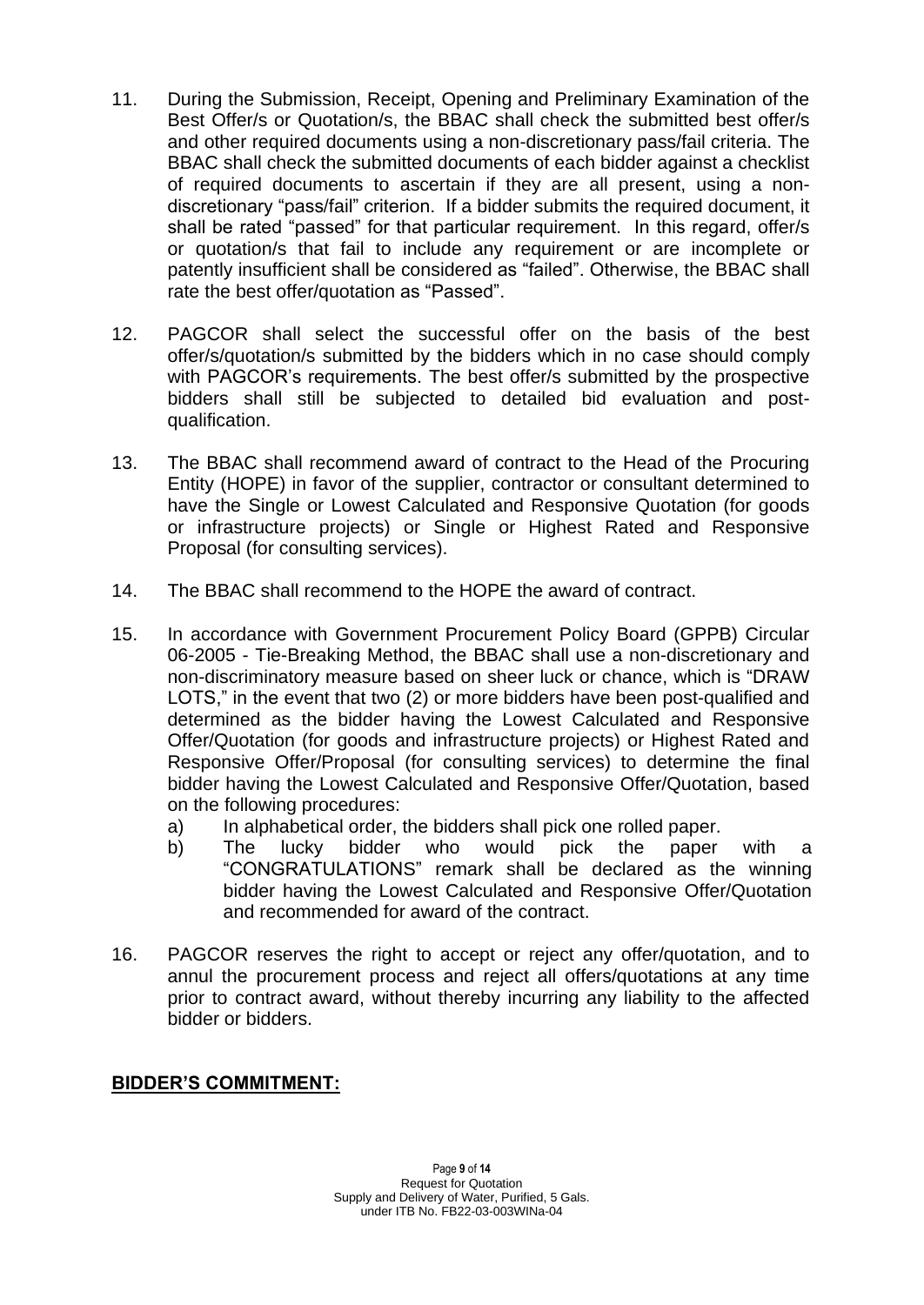We hereby agree and bind ourselves to the terms and conditions herein specified, to the manner of procurement and evaluation set up by the Casino Filipino-Winford Branch Bids and Awards Committee (BBAC), to the provisions of the Purchase Contract and to the rules and regulations of the Government and PAGCOR.

We understand that PAGCOR is not bound to accept the lowest or any offer/quotation it may receive.

Very truly yours,

\_\_\_\_\_\_\_\_\_\_\_\_\_\_\_\_\_\_\_\_\_\_\_\_ Signature over Printed Name TIN: \_\_\_\_\_\_\_\_\_\_\_\_\_\_\_\_\_\_\_\_

\_\_\_\_\_\_\_\_\_\_\_\_\_\_\_\_\_\_\_\_\_\_\_\_

\_\_\_\_\_\_\_\_\_\_\_\_\_\_\_\_\_\_\_\_\_\_\_\_

Position<sup>-</sup>

Company Represented TIN: \_\_\_\_\_\_\_\_\_\_\_\_\_\_\_\_\_\_\_\_

 $\frac{1}{\sqrt{2}}$  ,  $\frac{1}{\sqrt{2}}$  ,  $\frac{1}{\sqrt{2}}$  ,  $\frac{1}{\sqrt{2}}$  ,  $\frac{1}{\sqrt{2}}$  ,  $\frac{1}{\sqrt{2}}$  ,  $\frac{1}{\sqrt{2}}$  ,  $\frac{1}{\sqrt{2}}$  ,  $\frac{1}{\sqrt{2}}$  ,  $\frac{1}{\sqrt{2}}$  ,  $\frac{1}{\sqrt{2}}$  ,  $\frac{1}{\sqrt{2}}$  ,  $\frac{1}{\sqrt{2}}$  ,  $\frac{1}{\sqrt{2}}$  ,  $\frac{1}{\sqrt{2}}$ 

\_\_\_\_\_\_\_\_\_\_\_\_\_\_\_\_\_\_\_\_\_\_\_\_ Address / Tel. No. / Fax No.

Page **10** of **14** Request for Quotation Supply and Delivery of Water, Purified, 5 Gals. under ITB No. FB22-03-003WINa-04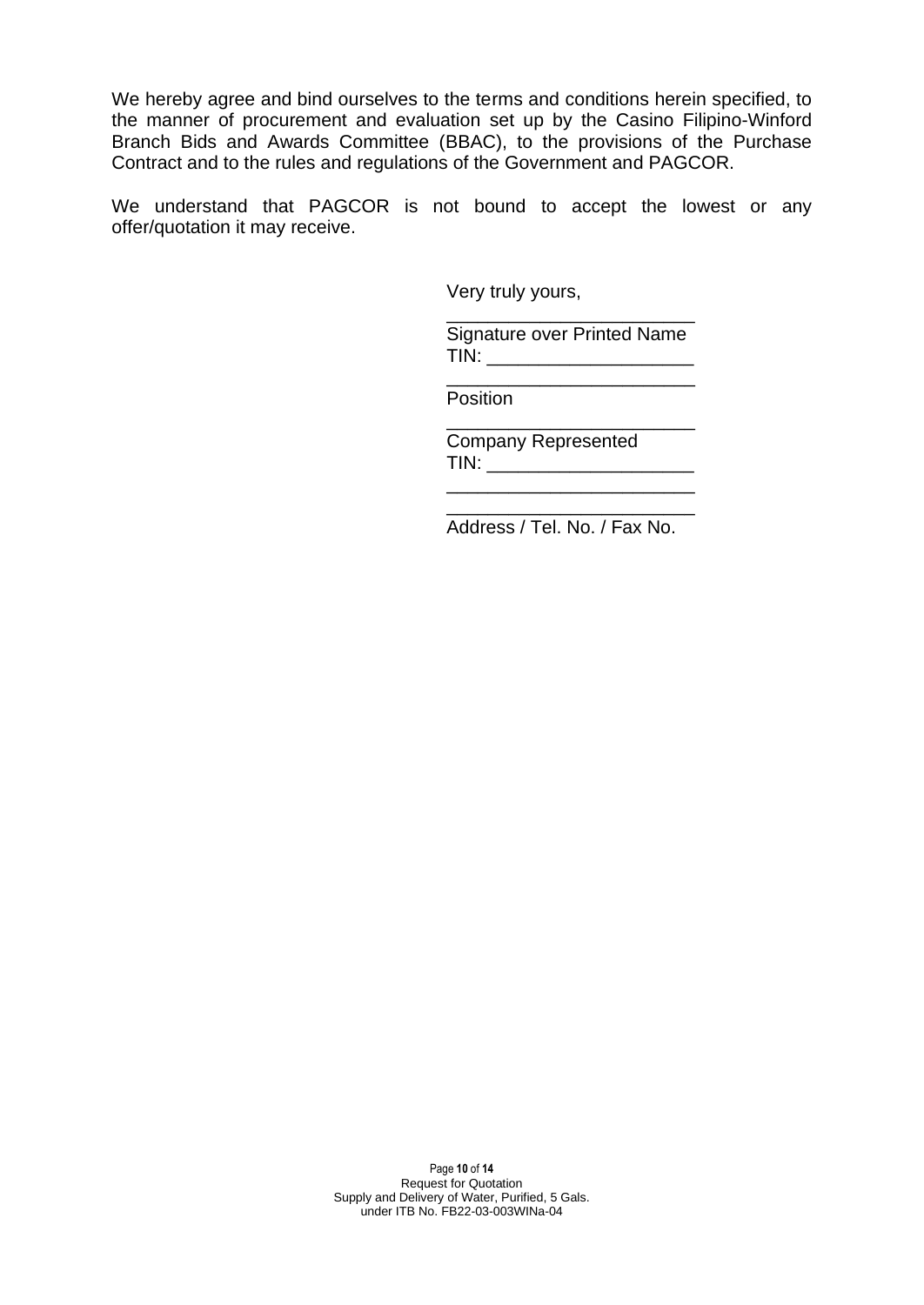# **Omnibus Sworn Statement**

REPUBLIC OF THE PHILIPPINES  $\qquad$ ) CITY/MUNICIPALITY OF \_\_\_\_\_\_ ) S.S.

### **A F F I D A V I T**

I, *[Name of Affiant]*, of legal age, *[Civil Status]*, *[Nationality]*, and residing at *[Address of Affiant]*, after having been duly sworn in accordance with law, do hereby depose and state that:

#### 1. *Select one, delete the other:*

*If a sole proprietorship:* I am the sole proprietor or authorized representative of *[Name of Bidder]* with office address at *[address of Bidder]*;

*If a partnership, corporation, cooperative, or joint venture:* I am the duly authorized and designated representative of *[Name of Bidder]* with office address at *[address of Bidder]*;

#### 2. *Select one, delete the other:*

*If a sole proprietorship:* As the owner and sole proprietor, or authorized representative of *[Name of Bidder]*, I have full power and authority to do, execute and perform any and all acts necessary to participate, submit the bid, and to sign and execute the ensuing contract for *[Name of the Project]* of the *[Name of the Procuring Entity], as shown in the attached duly notarized Special Power of Attorney*;

*If a partnership, corporation, cooperative, or joint venture:* I am granted full power and authority to do, execute and perform any and all acts necessary to participate, submit the bid, and to sign and execute the ensuing contract for *[Name of the Project]* of the *[Name of the Procuring Entity],* as shown in the attached *[state title of attached document showing proof of authorization (e.g., duly notarized Secretary's Certificate, Board/Partnership Resolution, or Special Power of Attorney, whichever is applicable;)]*;

3. *[Name of Bidder]* is not "blacklisted" or barred from bidding by the Government of the Philippines or any of its agencies, offices, corporations, or Local Government Units, foreign government/foreign or international financing institution whose blacklisting rules have been recognized by the Government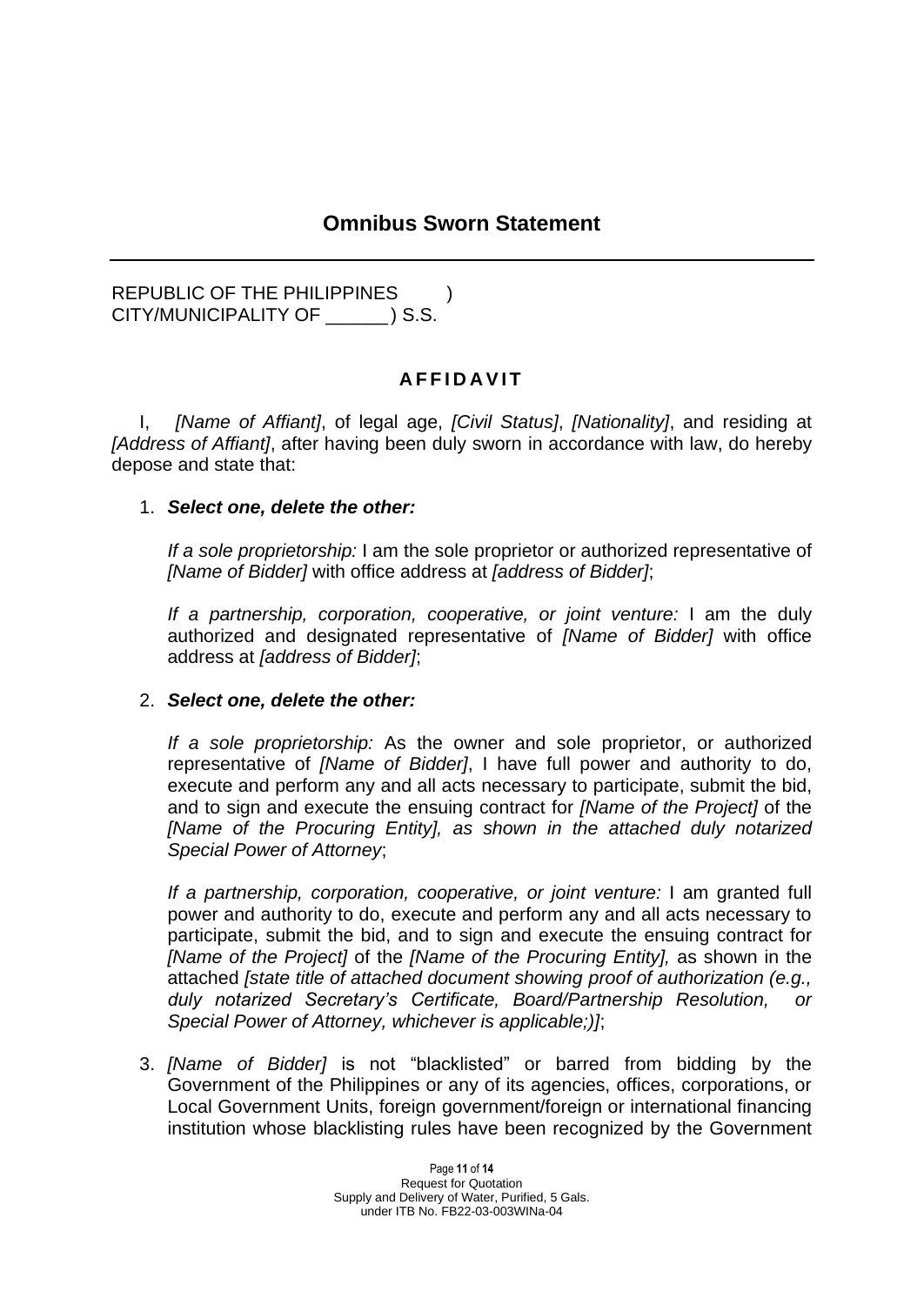Procurement Policy Board, **by itself or by relation, membership, association, affiliation, or controlling interest with another blacklisted person or entity as defined and provided for in the Uniform Guidelines on Blacklisting;**

- 4. Each of the documents submitted in satisfaction of the bidding requirements is an authentic copy of the original, complete, and all statements and information provided therein are true and correct;
- 5. *[Name of Bidder]* is authorizing the Head of the Procuring Entity or its duly authorized representative(s) to verify all the documents submitted;

### 6. *Select one, delete the rest:*

*If a sole proprietorship:* The owner or sole proprietor is not related to the Head of the Procuring Entity, members of the Bids and Awards Committee (BAC), the Technical Working Group, and the BAC Secretariat, the head of the Project Management Office or the end-user unit, and the project consultants by consanguinity or affinity up to the third civil degree;

*If a partnership or cooperative:* None of the officers and members of *[Name of Bidder]* is related to the Head of the Procuring Entity, members of the Bids and Awards Committee (BAC), the Technical Working Group, and the BAC Secretariat, the head of the Project Management Office or the end-user unit, and the project consultants by consanguinity or affinity up to the third civil degree;

*If a corporation or joint venture:* None of the officers, directors, and controlling stockholders of *[Name of Bidder]* is related to the Head of the Procuring Entity, members of the Bids and Awards Committee (BAC), the Technical Working Group, and the BAC Secretariat, the head of the Project Management Office or the end-user unit, and the project consultants by consanguinity or affinity up to the third civil degree;

- 7. *[Name of Bidder]* complies with existing labor laws and standards; and
- 8. *[Name of Bidder]* is aware of and has undertaken the following responsibilities as a Bidder:
	- a) Carefully examine all of the Bidding Documents;
	- b) Acknowledge all conditions, local or otherwise, affecting the implementation of the Contract;
	- c) Made an estimate of the facilities available and needed for the contract to be bid, if any; and
	- d) Inquire or secure Supplemental/Bid Bulletin(s) issued for the *[Name of the Project]*.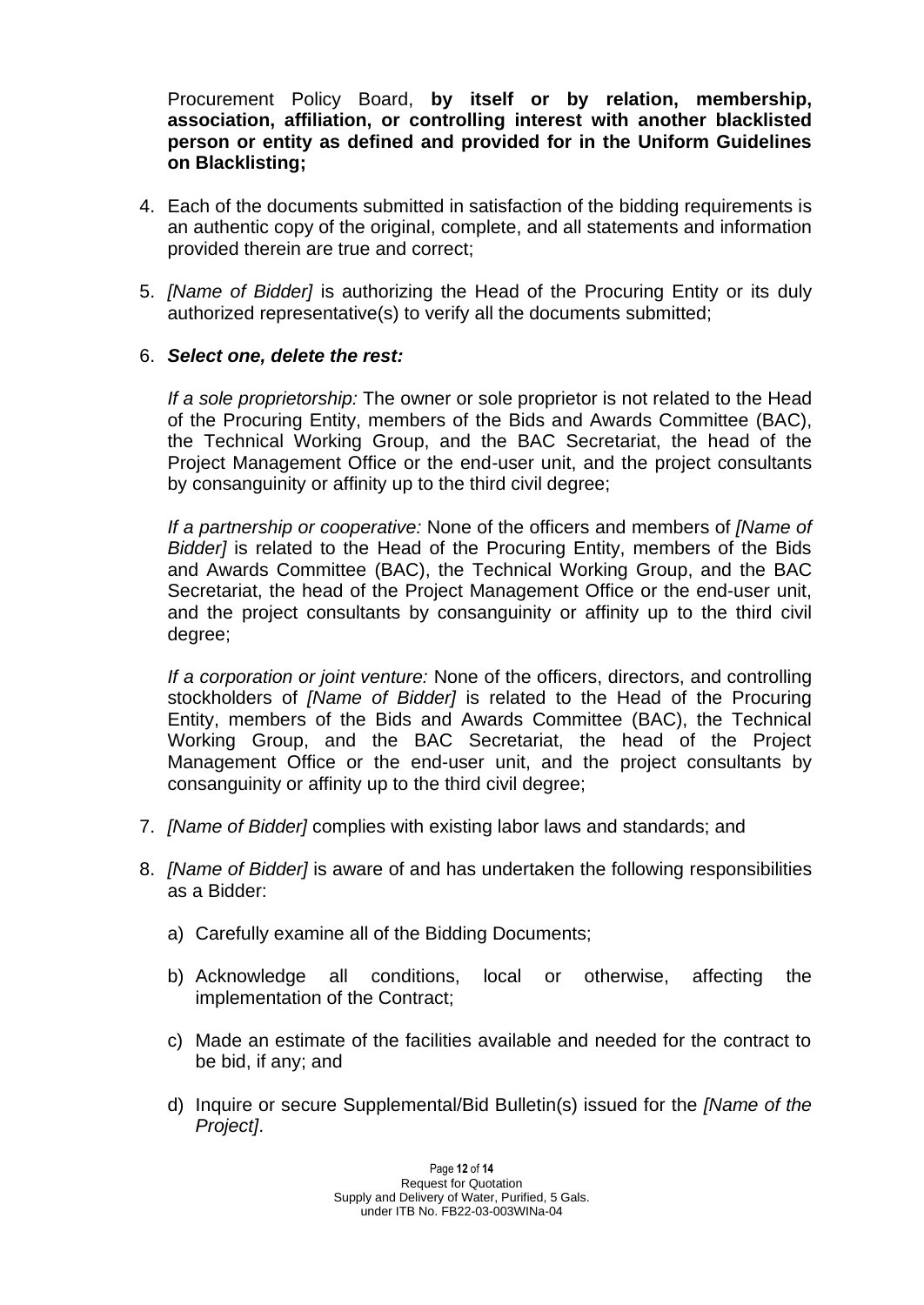- 9. *[Name of Bidder]* did not give or pay directly or indirectly, any commission, amount, fee, or any form of consideration, pecuniary or otherwise, to any person or official, personnel or representative of the government in relation to any procurement project or activity.
- 10.In case advance payment was made or given, failure to perform or deliver any of the obligations and undertakings in the contract shall be sufficient grounds to constitute criminal liability for Swindling (Estafa) or the commission of fraud with unfaithfulness or abuse of confidence through misappropriating or converting any payment received by a person or entity under an obligation involving the duty to deliver certain goods or services, to the prejudice of the public and the government of the Philippines pursuant to Article 315 of Act No. 3815 s. 1930, as amended, or the Revised Penal Code.

IN WITNESS WHEREOF, I have hereunto set my hand this \_\_ day of \_\_\_, 20\_\_ at \_\_\_\_\_\_\_\_\_\_\_\_, Philippines.

#### \_\_\_\_\_\_\_\_\_\_\_\_\_\_\_\_\_\_\_\_\_\_\_\_\_\_\_\_\_\_\_\_\_\_\_\_\_ Bidder's Representative/Authorized Signatory

**SUBSCRIBED AND SWORN** to before me this \_\_\_ day of *[month] [year]* at *[place of execution],* Philippines. Affiant/s is/are personally known to me and was/were identified by me through competent evidence of identity as defined in the 2004 Rules on Notarial Practice (A.M. No. 02-8-13-SC). Affiant/s exhibited to me his/her [insert type of government identification card used], with his/her photograph and signature appearing thereon with no. \_\_\_\_\_\_\_\_\_\_\_\_\_\_\_\_issued on \_\_\_\_\_\_ at \_\_\_\_\_\_\_.

Witness my hand and seal this \_\_\_ day of *[month] [year]*.

### **NAME OF NOTARY PUBLIC**

| Serial No. of Commission |                               |
|--------------------------|-------------------------------|
| Notary Public for        | until                         |
| Roll of Attorneys No.    |                               |
| PTR No.                  | [date issued], [place issued] |
| IBP No.                  | [date issued], [place issued] |

| Doc. No.   |  |
|------------|--|
| Page No. _ |  |
| Book No.   |  |
| Series of  |  |